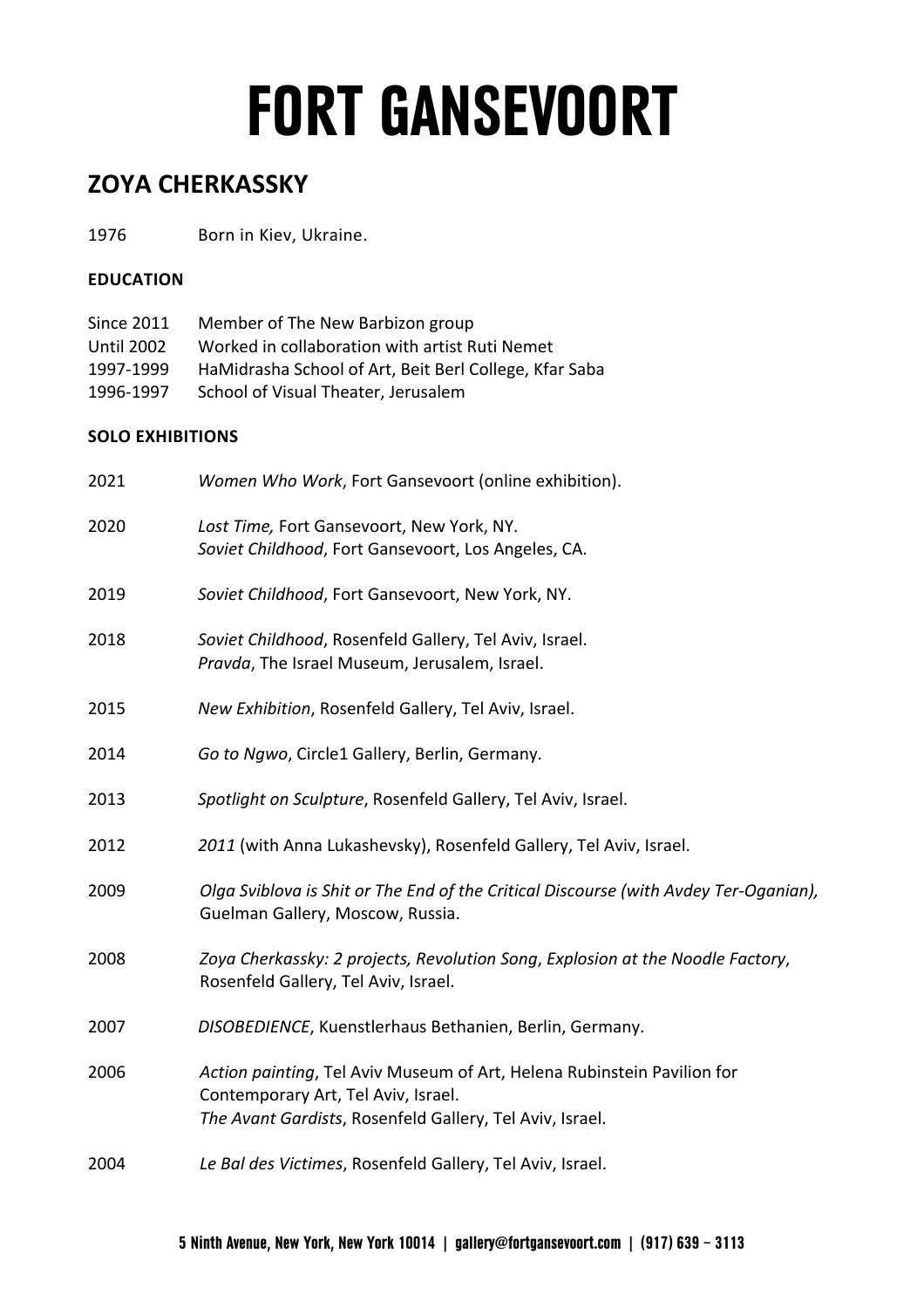- 2003 *Collectio Judaica*, Rosenfeld Gallery, Tel Aviv, Israel.
- 2001 *Le Bel Indifferent*, Rosenfeld Gallery, Tel Aviv, Israel.
- 2000 *Joint 4: A Dolls' House*, The Israel Museum, Jerusalem, Israel.
- 1999 *Kraftwerk*, Heinrich Böll Foundation Gallery, Tel Aviv, Israel.
- 1996 *Two Scottish Boys in the Forest*, Skank Gallery, Tel Aviv, Israel.

#### **GROUP EXHIBITIONS**

| 2018    | Victory Over the Sun: Russian Avant-Garde and Beyond, The Israel Museum,<br>Jerusalem, Israel.<br>My Silences Had Not Protected Me, Fort Gansevoort, New York, NY.<br>Scenes from Family Life, Musa-Eretz Israel Museum, Tel Aviv, Israel.<br>Arad, Zumu, Arad, Israel.<br>HEART, Sheba, Tel Ha'shomer, Israel.<br>70th Years: Particular-Country, Trumpeldor Gallery, BeerSheba, Israel.<br>The Map, Musa-Eretz Israel Museum, Tel Aviv, Israel.<br>First Stop: Yeruham, Zumu (mobile museum), Israel.<br>Mothers, Tapetenwerk Gallery, Leipzig, Germany.<br>Ceramic's Painters, The Red House, Tel Aviv, Israel. |
|---------|--------------------------------------------------------------------------------------------------------------------------------------------------------------------------------------------------------------------------------------------------------------------------------------------------------------------------------------------------------------------------------------------------------------------------------------------------------------------------------------------------------------------------------------------------------------------------------------------------------------------|
| 2017-18 | The Kids Want Communism, Kunstraum Kreuzberg Bethanien Gallery, Berlin,<br>Germany.                                                                                                                                                                                                                                                                                                                                                                                                                                                                                                                                |
| 2017    | Summer 2017, Rosenfeld Gallery, Tel Aviv, Israel.<br>Towards a Socialist Abundance: Zoya Cherkassky in Collaboration with Vasya<br>Horst, Rosenfeld Gallery, Tel Aviv, Israel.<br>The New Barbizon - Back to Life, The Mishkan Museum of Art, Ein Harod<br>Meuhad, Israel.<br>The New Barbizon - The Triumph of Painting, Gate 3 Gallery, Haifa, Israel.                                                                                                                                                                                                                                                           |
| 2016    | Regarding Africa: Contemporary Art and Afro-Futurism, The Tel Aviv Museum of<br>Art, Tel Aviv, Israel.<br>The Distance of a Day: New in Contemporary Art, The Israel Museum, Jerusalem,<br>Israel.<br>The Kids Want Communism, Museum of Bat Yam, Bat Yam, Israel.                                                                                                                                                                                                                                                                                                                                                 |
| 2015-16 | Visions of Place: Complex Geographies in Contemporary Israeli Art, Stedman<br>Gallery, Rutgers University, Camden, N.J and Center for the Arts Gallery, Towson<br>University, Towson, MD.                                                                                                                                                                                                                                                                                                                                                                                                                          |
| 2015    | The Wandering Jew: an Artistic Reflection, Mane-Katz Museum, Haifa, Israel.                                                                                                                                                                                                                                                                                                                                                                                                                                                                                                                                        |
|         |                                                                                                                                                                                                                                                                                                                                                                                                                                                                                                                                                                                                                    |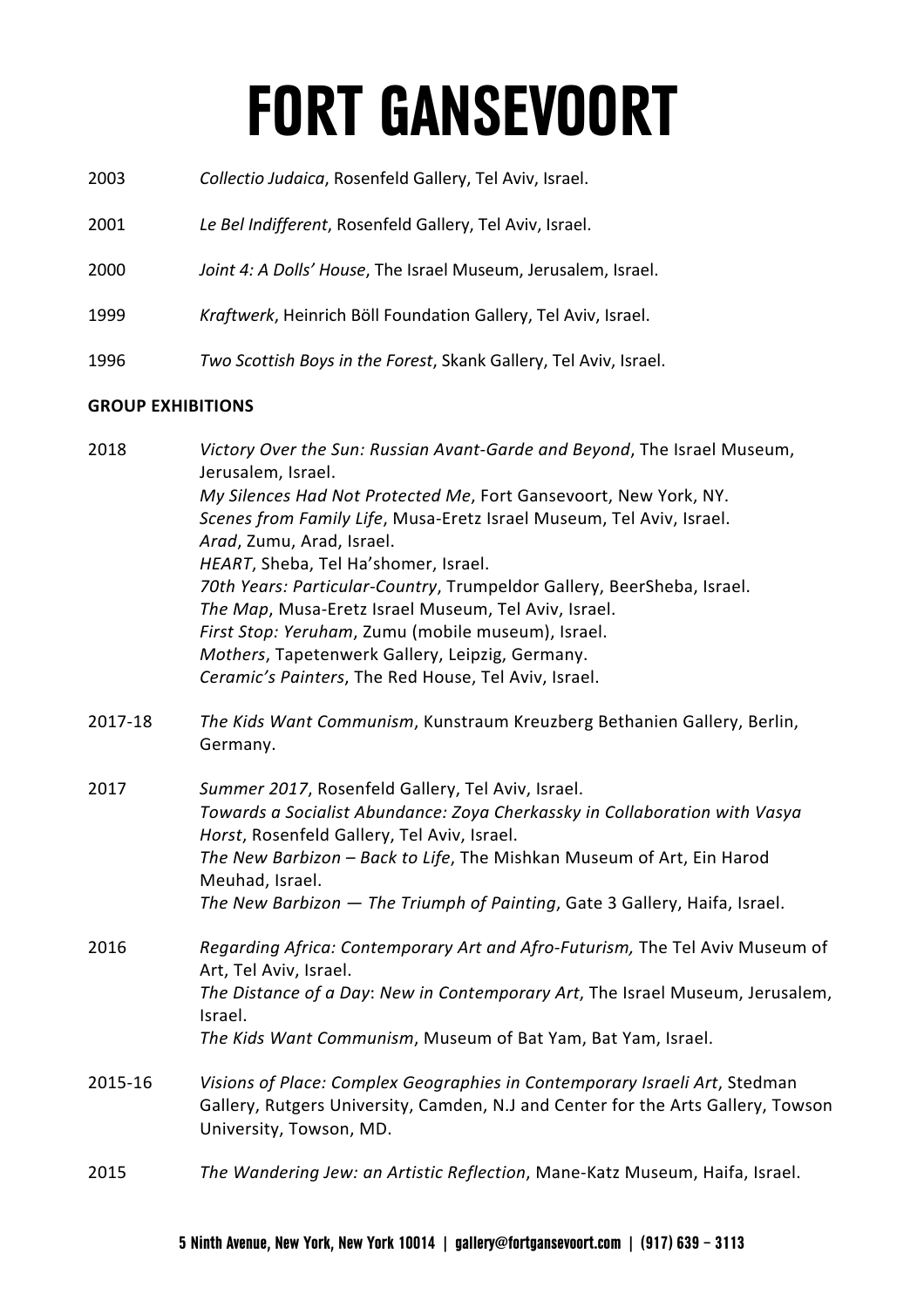*Happy Birthday*, The Israel Museum, Jerusalem, Israel. *5 x 5 Other Voices*, Litvak Contemporary, Tel Aviv, Israel.

- 2014 *Chicago Triangle*, Haifa Museum of Art, Haifa, Israel. *Drawing Outside*, Bar David Museum of Art, Kibbutz Bar'Am, Israel. *Black Milk – Holocaust in Contemporary Art*, Museum of Contemporary Art, Roskilde, Denmark.
- 2013 *Centrifuge*, Nathan Cummings Foundation, New York, NY. *The Dead or Alive Gallery*, Kfar Saba Municipal Gallery, Kfar Saba, Israel. *White nights in Perm*, Perm Museum, Perm Krai, Russia. *XXL*, Rosenfeld Gallery, Tel Aviv, Israel. *Be'er Sheva Market*, The Negev Museum of Art, Be'er Sheva, Israel.
- 2012 *Everything You Always Wanted to Know about Jews*, Jewish Museum Hohenems, Hohenems, Austria. *Artist and Model*, Oranim Gallery for Israeli Art, Oranim Academic College, Kiryat Tiv'on, Israel. *Cargo Cult*, Bat Yam Museum of Art, Bat Yam, Israel. *Bronner Residency: The Stipendiaries*, Kunst Im Tunnel, Dusseldorf, Germany. *Summer 2012*, Rosenfeld Gallery, Tel Aviv, Israel.
- 2011 *Glocalism*, Israeli Art from the Museum Collection, Tel Aviv Museum of Art, Tel Aviv, Israel. *Professionals*, Rosenfeld Gallery, Tel Aviv, Israel.
- 2010 *What is the Political*, Bat Yam Museum of Art, Bat Yam, Israel. *Grobman*, Kishon Gallery, Tel Aviv, Israel. Avraham Baron Art Gallery, Ben-Gurion University. *Germany of all places! Jewish-Russian immigration to the Federal Republic,* Jüdisches Museum, Frankfurt am Main, Germany. *Judaica Twist*, Beth Hatefusoth, Tel Aviv, Israel.
- 2009 *Israel*, Golden Gate Gallery, Tel Aviv, Israel. *In Drawers*, The Center of Contemporary Art, Tel Aviv, Israel. *Japonaiserie*, Urbanix Gallery, Tel Aviv, Israel. *Drama of Identities*, Beth Hatefusoth, Tel Aviv, Israel. *Sex/Logy*, Rosenfeld Gallery, Tel Aviv, Israel. *Wild Exaggeration: The Grotesque Body in Contemporary Art*, Haifa Museum of Art, Haifa, Israel. *Cockeye: Male Nude in Contemporary Israeli Art*, Gal-On Art Space, Tel Aviv, Israel. *Typical!: Clichés of Jews and Others*, Jewish Museum of Vienna, Vienna, Austria. *Your Cat is Dead*, Hamidrasha Gallery, Tel Aviv, Israel.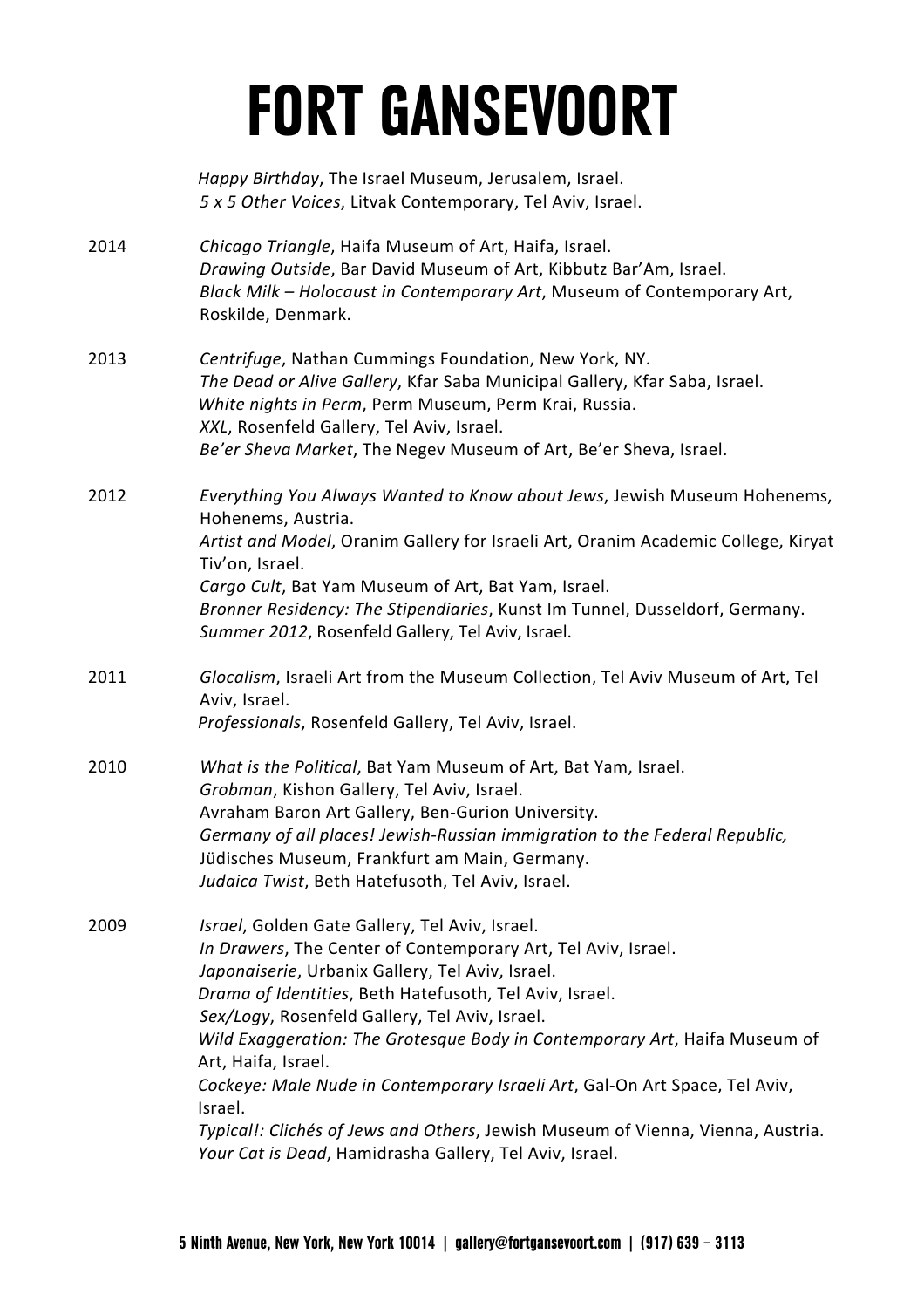| 2008    | I as an Artist, Rosenfeld Gallery, Tel Aviv, Israel.<br>Time and the Time Thereafter, The Van Leer Jerusalem Institute, Jerusalem,<br>Israel.<br>Good Kids, Rosenfeld Gallery, Tel Aviv, Israel.<br>Typical!: Clichés of Jews and Others, Spertus Museum of Jewish Studies, Chicago,<br>IL.<br>Real Illusion Abandon, Galerie Steinek, Wien, Austria.<br>Dead End, Rosenfeld Gallery, Tel Aviv, Israel.<br>Real Time - Art in Israel 1998-2008, Israel Museum, Jerusalem, Israel.<br>Overlapping Voices - Israeli and Palestinian Artists, Essl Museum, Vienna,<br>Austria.<br>Typical! Clichés of Jews and Others, Jüdisches Museum Berlin, Germany. |
|---------|-------------------------------------------------------------------------------------------------------------------------------------------------------------------------------------------------------------------------------------------------------------------------------------------------------------------------------------------------------------------------------------------------------------------------------------------------------------------------------------------------------------------------------------------------------------------------------------------------------------------------------------------------------|
|         |                                                                                                                                                                                                                                                                                                                                                                                                                                                                                                                                                                                                                                                       |
| 2007    | Under the Sun, home exhibition at Gilit Fisher, Tel Aviv, Israel.<br>The Rear: Herzliya Biennial 2007, Herzliya Biennial, Herzliya, Israel.<br>Like There Is No Tomorrow, Galerie Caprice Horn, Berlin, Germany.<br>New Works, Galerie Adrian David, Knokke-Heist, Belgium.                                                                                                                                                                                                                                                                                                                                                                           |
| 2006    | Far and Away: The Fantasy of Japan in Contemporary Israeli Art, The Israel<br>Museum, Jerusalem, Israel.<br>Beyond Richness: A New Narrative in Israeli Art, Uri and Rami Nechushtan<br>Museum, Israel.                                                                                                                                                                                                                                                                                                                                                                                                                                               |
| 2005    | Face Portrait, MARS Center for Contemporary Arts, Moscow, Russia.<br>Beauty and the Book, The Israel Museum, Jerusalem, Israel.<br>Die Neuen Hebräer, Martin Gropius Bau, Berlin, Germany.<br>Architects Paint Bauhaus, Bauhaus Center, Tel Aviv, Israel.                                                                                                                                                                                                                                                                                                                                                                                             |
| 2004    | Bubble, Guelman Gallery, Moscow, Russia.<br>Hahashkenzim, HaMidrasha Gallery, Tel Aviv.                                                                                                                                                                                                                                                                                                                                                                                                                                                                                                                                                               |
| 2003    | Haifa Second International Installation Triennale, Haifa Museum of Art, Haifa,<br>Israel.<br>Thou Shalt Make, Time for Art Gallery, Tel Aviv, Israel.<br>Wonderyears - On the Role of National Socialism in Israeli Society, Kunstraum<br>Kreuzberg/Bethanien, Berlin, Germany.                                                                                                                                                                                                                                                                                                                                                                       |
| 2002-03 | Chilufim: Exchange of Artists and Art, 2002-20033 Israel - North Rhine-<br>Westphalia, Israel Museum, Jerusalem, Israel; Herzliya Museum of Art, Herzliya,<br>Israel; Kunstmuseum Bonn, Bonn Germany; Kaiser Wilhelm Museum, Krefeld,<br>German; Museum am Ostwall, Dortmund, Germany.                                                                                                                                                                                                                                                                                                                                                                |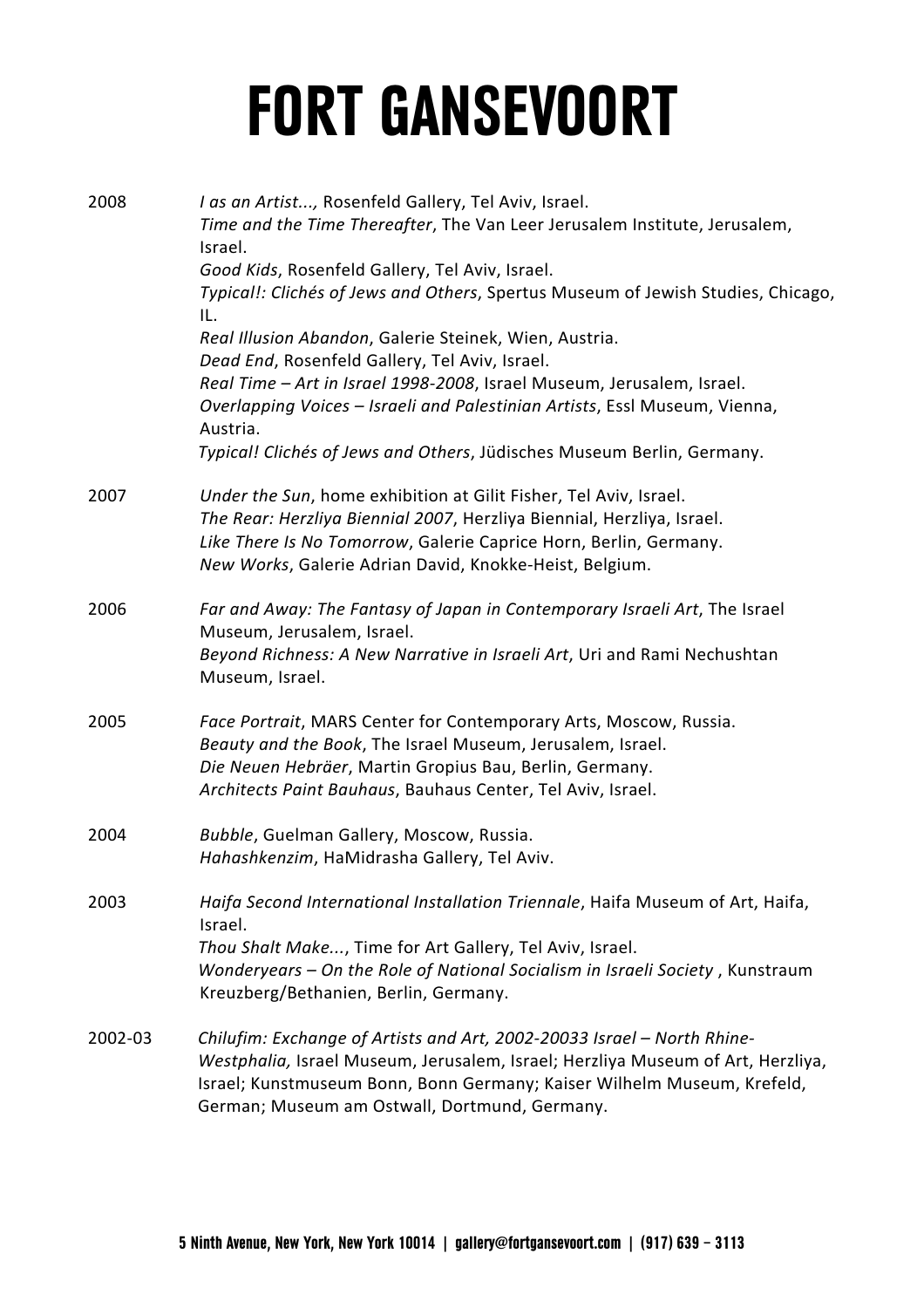- 2002 *Imagine: 300 Artists for Co-Existence*, Umm el-Fahem Gallery; Plonit Gallery and Rosenfeld Gallery, Tel Aviv, Israel.
- 2001 *Artists Against Israel's 'Strong Hand' Policy*, Beit Ha'Am, Gallery, Tel Aviv, Israel.
- 2000 *The Wish-List: Acquisition Proposals in Israeli Art*, The Israel Museum, Jerusalem, Israel.
- 1999 *Graduates in Rosenfeld*, Rosenfeld Gallery, Tel Aviv, Israel. *Recipients of the Ministry of Education and Culture Prizes*, Painters and Sculptors Association, Tel Aviv, Israel. *Winners of the Steinman Award for Young Sculptors*, Herzliya Museum of Art, Israel. *Regarding Raffi*, Nofar Gallery, Tel Aviv, Israel.
- 1998 *Guys: \$100 to \$1000*, Nehama Gallery, Tel Aviv, Israel.

#### **AWARDS AND GRANTS**

- 2011 Bronner Residency, 6 months residency in Dusseldorf, Germany, on behalf of Cary & Dan Bronner Foundation, Germany; Kunststiftung NRW, Germany; Goethe-Institut, Tel Aviv, Israel.
- 2004 Chosen Artist of Israel Cultural Excellence Foundation (IcExcellence), Israel.
- 2001 Transfer 6, artists' exchange program, Germany-Israel.
- 2000 The Ingeborg Bachman Scholarship, established by the Anselm Kiefer, Wolf Foundation
- 1999 The Israeli Ministry of Education and Culture Prize for a Young Artist The Steinman Award for a Young Sculptor, Herzliya Museum

#### **RESIDENCIES**

2007-2008 Kuenstlerhaus Bethanien, Berlin, Germany 2002 Chilufim: Exchange of Artists and Art, Israel – North Rhine-Westphalia, Germany

#### **PUBLIC COLLECTIONS**

The Doron Sebbag Art Collection, ORS Ltd. Tel Aviv, Israel.

El Espacio 23, Miami, Florida.

The Israel Museum, Jerusalem, Israel.

The Jewish Museum, New York, NY.

Jewish Museum, Berlin, Germany.

Jewish Museum, Vienna, Austria.

Museum of Sex, New York, NY.

Tel Aviv Museum of Art, Tel Aviv, Israel.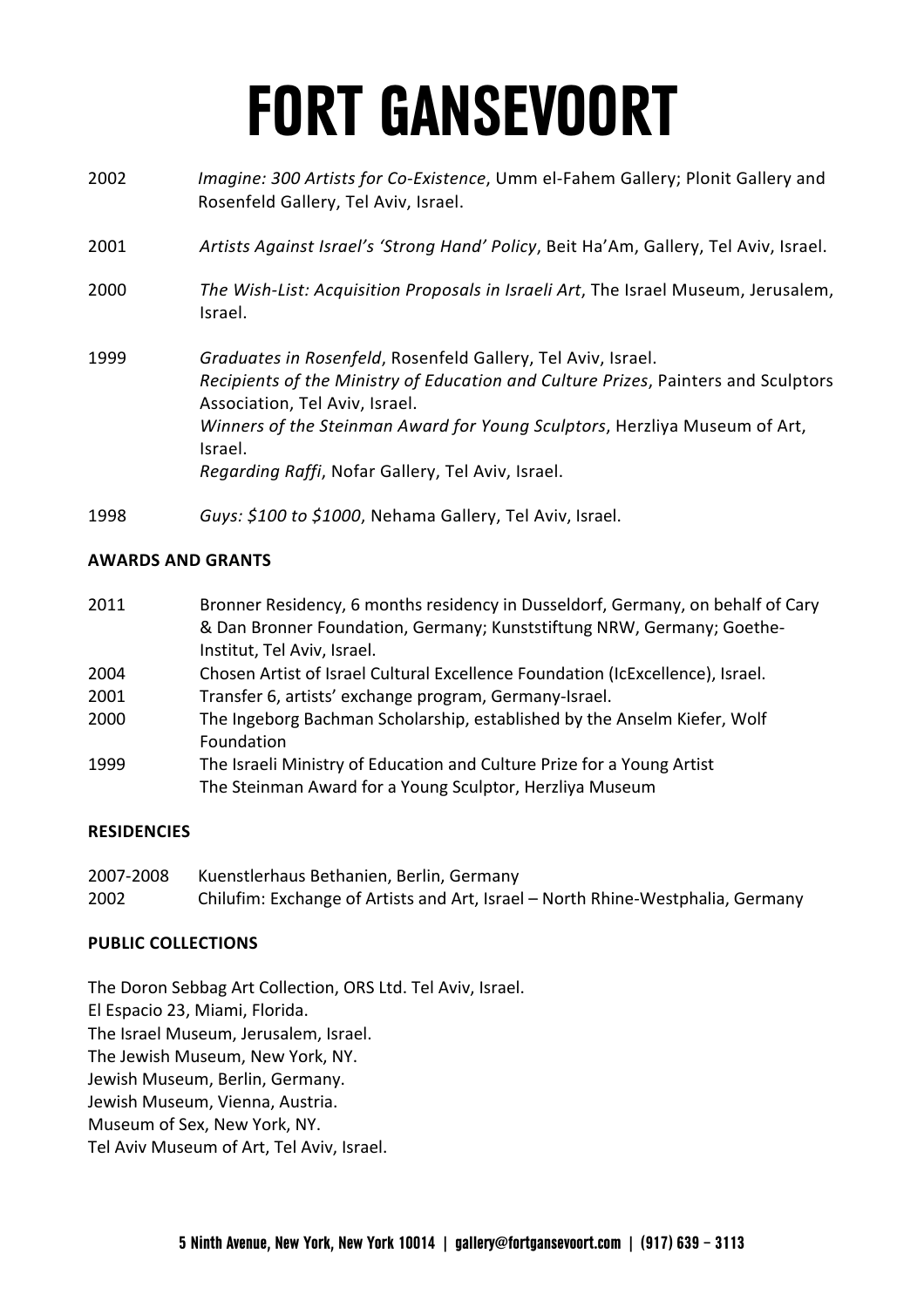#### **BIBLIOGRAPHY**

2022 Hacohen, Hagay. "Three Israeli Collectors Share Artworks and Procurement Stories," The Jerusalem Post, May 26.

Kofman, Lee. "The Taste of Mango," Lilith, Spring 2022.

"Innocence Shattered: 'Soviet Childhood' Artist Captures War in Ukraine", RadioFreeEurope, April 26, 2022.

"'Before and After': An Artist Repaints Scenes of Her Ukrainian Childhood", The Moscow Times, April 18.

Ziv, Stav. "How the war already changed the meaning of one artist's childhood – and her paintings", Forward, April 4.

Steinberg, Jessica. "For some Israeli artists from Ukraine and Russia, creativity is sole solace from war", The Times of Israel, March 9.

- 2021 Riba, Naama. "'Women Who Work': Taking an Uncensored Look at Prostitution in NYC Exhibition", Haaretz, August 10.
- 2020 Saltz, Jerry. "The 10 Best Art Shows of 2020", New York Magazine, December 11.

Heilbrunn, Jacob. "Israeli-Ukrainian artist offers window on late Soviet realities", Atlantic Council, July 17.

Jewish News Reporter. "Ukraine-born Jewish artist's lockdown work marks shift", Jewish News, May 17.

Ghert-Zand, Renee. "Locked down? Open up to… artist Zoya Cherkassky", The Times of Israel, May 04.

Cutler-Bittner, Jody B. "Zoya Cherkassky's 'Lost Time' – Memories and Daydreams amid Disaster", Fine Art Globe, April 24.

"Zoya Cherkasskyy, Lost Time", Calcalist Magazine, April 20.

Airoldi, Silvia. "THE EXHIBITIONS TO SEE THIS WEEK: THEY COME FROM ALL OVER THE WORLD, THEY LOOK AT HOME", Elle Decor, April 11.

Sayej, Nadja. "5 New York Galleries Showcase Women Artists In Online Exhibitions", Forbes, April 09.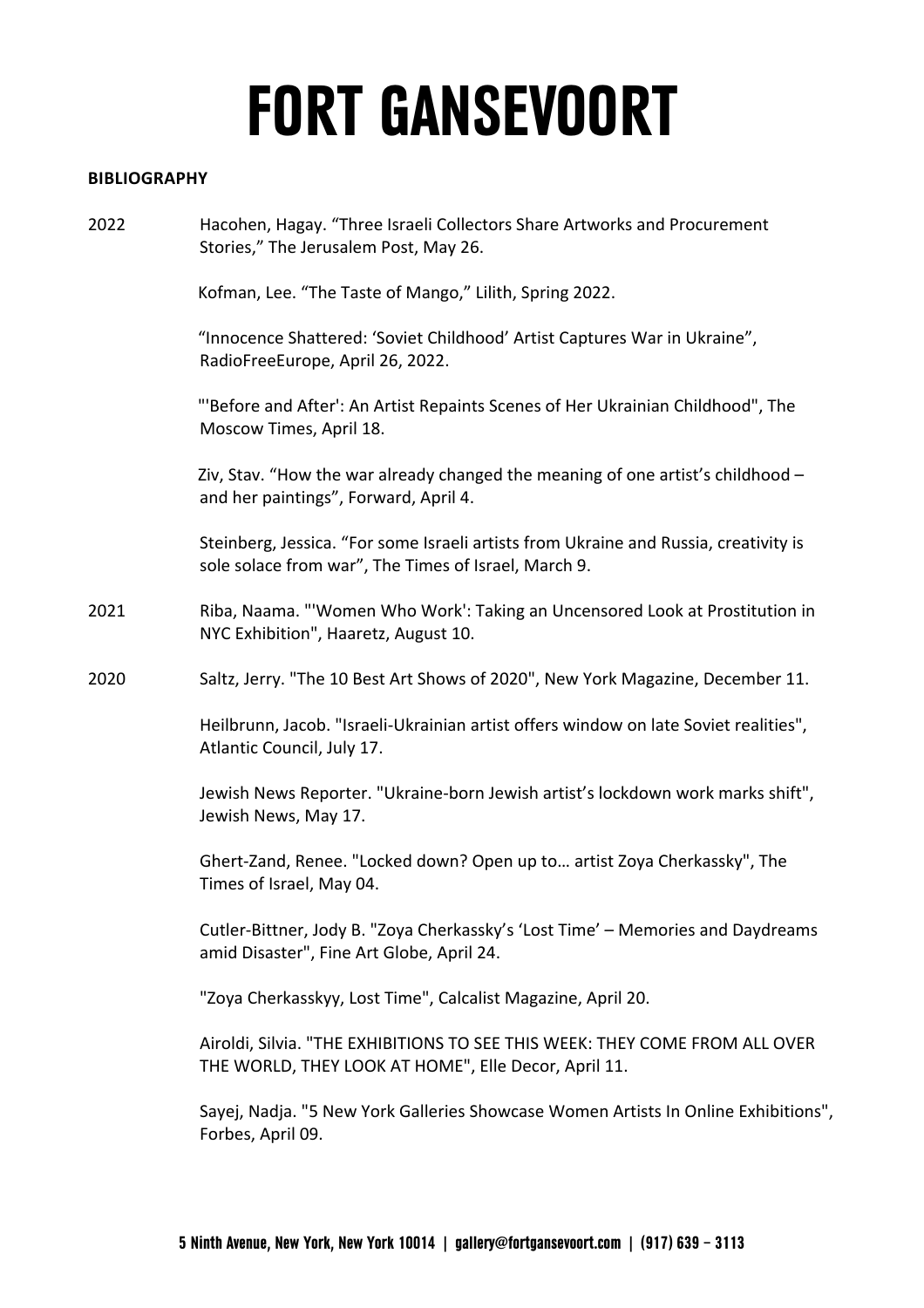"Art Industry News: One Third of France's Galleries Could Be Out of Business by the End of 2020, Survey Says + Other Stories", Artnet, April 09.

Murphy, Megumi. "ZOYA CHERKASSKY | LOST TIME", Flaunt, April 09.

Sheets, Hilarie M. "Lessons From the Plagues, Painted for Passover", The New York Times, April 07.

Zax, Tayla. "Daily distraction: A book talk, klezmer concert and exhibition of Soviet-Jewish art", Forward, March 31.

McDonald, Kathy. "There's Art after L.A.'s Art Week", The Los Feliz Ledger, February 27.

Editors. "Diary: Grimes hits the decks, the art of small business and Frieze LA hits the rocks (in a good way) Plus Miss Ellie gets a makeover and gallerists move up a gear", The Art Newspaper, February 15. Editors. "Your Concise Los Angeles Art Guide for Spring 2020", Hyperallergic, February 12.

Raymond Fitzpatrick, Kyle. "Site-Specific Installations, Large-Scale Sculpture, Surreal Digital Self-Portraits and Other Must-See Work", Cool Hunting, February 11.

Cascone, Sarah. "In LA for Frieze Week? Here is Our Guide to 33 Inspiring Gallery Shows to See Beyond the Fairs", Artnet, February 10.

Amitai, Hazan. "The Mystery of Chagall's Stolen Painting Has Been Solved And Is Now For Sale." The Jerusalem Post, January 6.

2019 Cascone, Sara. "Editors' Picks: 19 Things Not to Miss in New York's Art World Week", Artnet, June 24.

> Smith, Roberta. "Pointed Painted Valentines to the Soviet Era", The New York Times, June 20.

Saltz, Jerry. "16 Great Things to Do in New York", New York Magazine, May 27.

"Soviet Childhood", New York Blueprint, May 24.

Brawarsky, Sandee. "Memories of Old Kiev", The New York Jewish Week, May 21.

Time Out Editors. "Soviet Childhood", Time Out New York, April 29. Santo, Orli. "NYC Jewish-y Events, April 26th – May 5", The New York Jewish Week, April 25.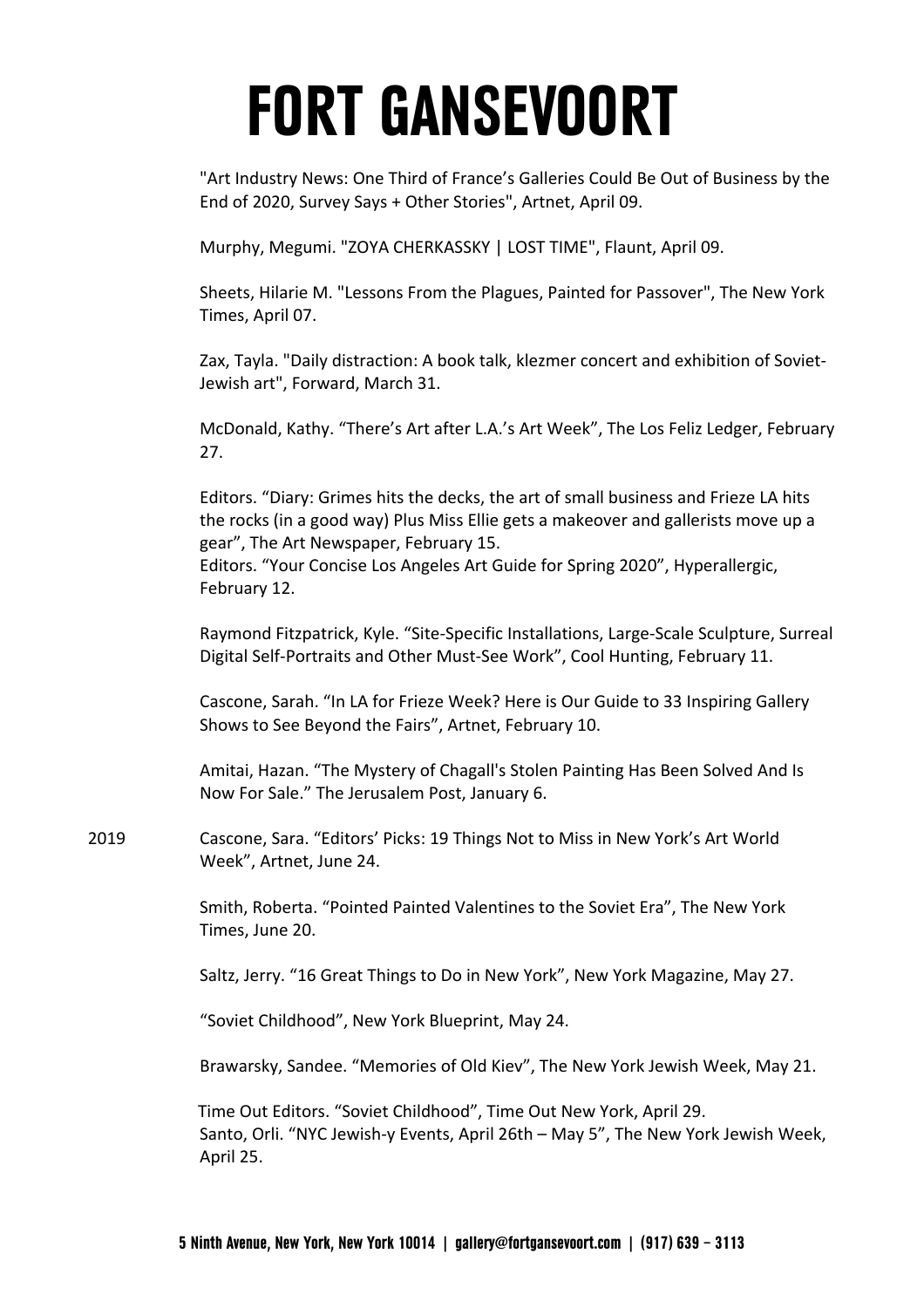|              | "From Ukraine to Israel: Zoya Cherkassky on Migrant Anxiety and Disappointment",<br>On Art and Aesthetics, March 16.                                         |
|--------------|--------------------------------------------------------------------------------------------------------------------------------------------------------------|
| 2018         | "Zoya Cherkassky 10 Jan - 3 Nov 2018 at the Israel Museum in Jerusalem, Israel",<br>Wall Street International Magazine, July 30.                             |
|              | Barnea, Reut. "Interview with Roya Cherkassky", Calcalist, September 12.                                                                                     |
|              | "Zoya Cherkassky Portrays Lives of Soviet Immigrants in Israel in Solo Exhibit<br>'Pravda' at Israel Museum", Art Break Out, February 19.                    |
|              | Rotern, Hagit Peleg. "An Interview with Zoya Cherkassky About Her Solo Exhibition<br>'Pravda'", Portfolio, February 7.                                       |
|              | Cohen, Maya. "Stereotypes in the Museum", Israel Hayom, January 3.                                                                                           |
| 2017         | Setter, Shaul. "Artists and Works that we will Discuss this Year", Haaretz, October 6                                                                        |
| 2016         | Rosenberg, Martin and J. Susan Isaacs. Visions of Place: Complex Geographies in<br>Contemporary Israeli Art, Camden, NJ: Rutgers-Camden Center for the Arts. |
| 2015         | Yahav, Galia. "African Immigrants in Tel Aviv, With a Touch of Matisse", Haaretz,<br>February 6.                                                             |
|              | Yakiravitch, Alina. "Between Amusement and a Crying Out Loud Political Protest",<br>Erev Rav, January 6.                                                     |
| 2013         | Sheen, David. "Israel's True Colors: An Interview with Israeli Artist Zoya<br>Cherkassky", Daily Beast, September 2.                                         |
| 2008         | Shey, Nicole. "Auf den bunten Altaren der Kunst", Kuntsmarkt, August 2.                                                                                      |
| 2007         | Penguine, Sarah. "Studio Visit: Zoya Cherkassky", A Guide to Israeli Artists, October<br>22.                                                                 |
|              | Onat, Asli. "Buying Art Should be Easier", Milliyet, October 11.                                                                                             |
|              | Levine, Angela. "When Anti-semitism is Art", The JC, January 6.                                                                                              |
|              | Goldfine, Gil. "Zoya Cherkassky at the Helena Rubinstein Pavilion for Contemporary<br>Art", Asian Art News, January/February.                                |
| 2004<br>2003 | Goldfine, Gil. "Dolls with a Bite", The Jerusalem Post, May 7.<br>Sheffi, Smadar. "Art: Zoya Cherkassky", January 17.                                        |